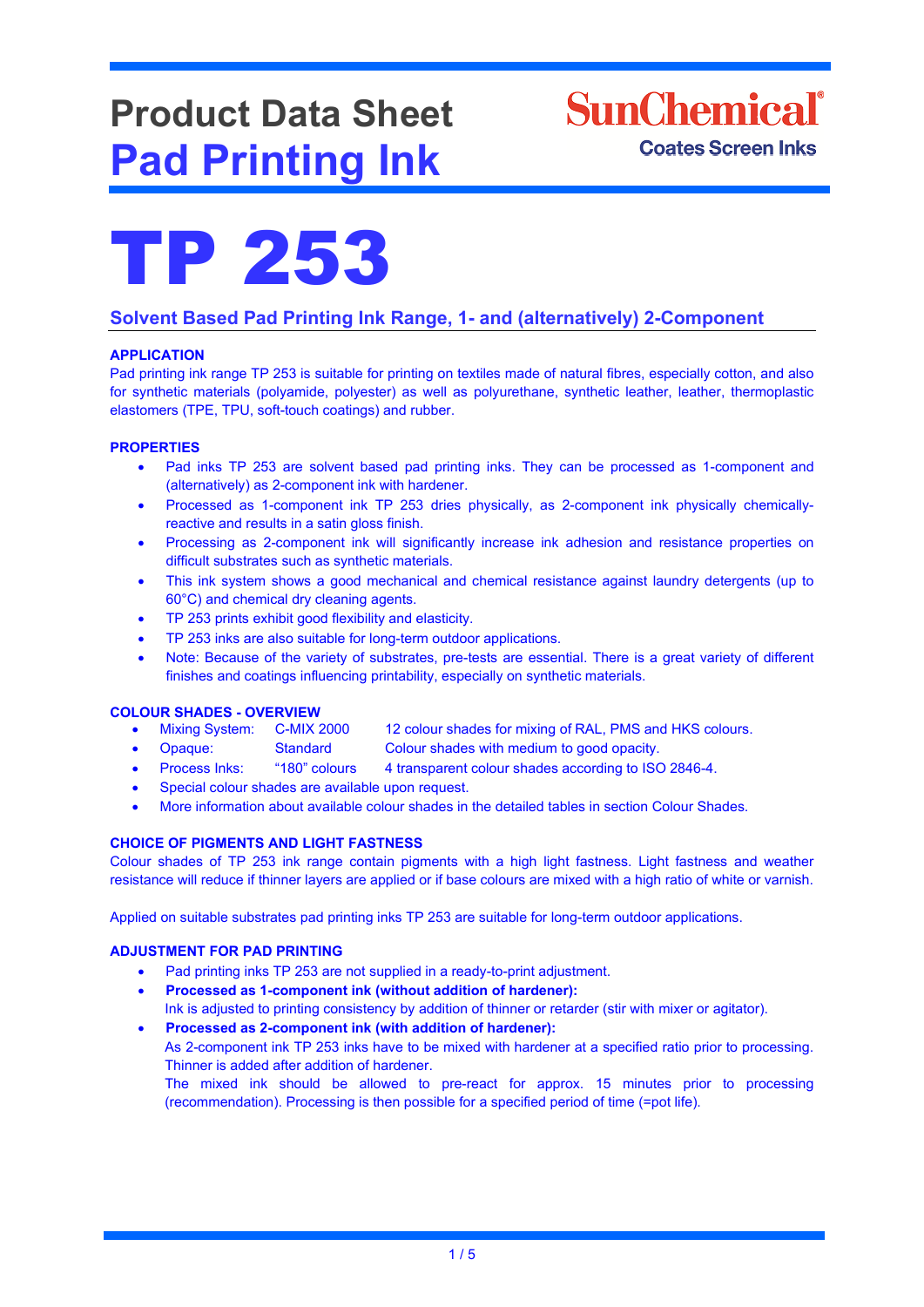#### **Hardener:**

Alternatively, pad ink range TP 253 can be processed as 2-component ink with **hardener TP 219/N** (recommended) or **TP 219 (suitable).** Hardener TP 219/N is recommended for medium and long-term outdoor applications.

Hardeners are added to TP 253 inks at a specified ratio.

**Ink : Hardener = 10 : 1 (parts by weight)**

Hardeners are sensitive to humidity. Therefore, containers always have to be tightly closed.

#### **Pot life:**

- Ink mixed with hardener may only be processed within a limited period of time (=pot life)
- **Pot life of TP 253 + hardener is approx. 8 h (at 20°C).** Higher temperatures will reduce pot life.
- We do not recommend processing the inks for longer than the pot life as adhesion and resistance properties will then continually deteriorate, even if the ink still seems to be liquid and processable.

#### **THINNERS / RETARDERS**

Depending on local conditions ink is adjusted to printing consistency by addition of  $15 - 30$  % by weight of thinner or retarder.

#### **Generally, the thinner suitable for TP 253 inks is Additive A!**

The additional products listed below should only be used if the required printing quality/ink transfer cannot be achieved using additive A (e.g. drying too slow or too fast).

#### For adjustment of pad inks TP 253, the following products are available:

| Thinner:         | <b>Additive C</b><br>O                                                | Extremely quick thinner, good solving power   |  |  |
|------------------|-----------------------------------------------------------------------|-----------------------------------------------|--|--|
|                  | <b>VD 40</b><br>$\circ$                                               | Quick, very strong solving power              |  |  |
|                  | <b>Additive B</b><br>$\circ$                                          | Quick thinner, good solving power             |  |  |
|                  | <b>Additive A</b>                                                     | <b>Standard thinner</b>                       |  |  |
|                  | <b>Additive U</b><br>$\circ$                                          | Standard thinner, free of cyclohexanone       |  |  |
|                  | <b>VD 60</b><br>O                                                     | <b>Slow thinner</b>                           |  |  |
| <b>Retarder:</b> | <b>TPD</b><br>$\Omega$                                                | <b>Very slow retarder</b>                     |  |  |
|                  | $\blacksquare$ Preferred                                              | $Q =$ If required                             |  |  |
| Note:            | For printing with thick and thin steel clichés sensitive to corrosion |                                               |  |  |
|                  | <b>Additive A/00</b><br>O                                             | Standard thinner with anti-corrosion additive |  |  |
|                  | <b>Additive B/00</b>                                                  | Quick thinner with anti-corrosion additive    |  |  |

Depending on printing conditions, the products listed above can be mixed into the inks individually or as mixtures. Please note that depending on evaporation rate of the thinner/retarder used drying times may be longer.

Thinner/retarder should be mixed into the ink thoroughly using a mixer or agitator. In addition, inks should be stirred well prior to each processing to obtain a homogeneous dispersion of all ingredients.

#### **ADDITIONAL AUXILIARY AGENTS**

| <b>Application</b>        | <b>Product</b>            | <b>Addition in % by weight Additional Information</b> |                                 |
|---------------------------|---------------------------|-------------------------------------------------------|---------------------------------|
| Antistatic paste          | LAB-N 111420              | Max. 10%                                              | Possibly slightly reduced gloss |
| <b>Retarder paste</b>     | LAB-N 111420/VP Max. 10%  |                                                       | Possibly slightly reduced gloss |
| <b>Viscosity increase</b> | Thickening powder Max. 3% |                                                       | <b>Stir with mixer</b>          |
| <b>Matting</b>            | <b>Matting powder</b>     | Max. 5%                                               | Stir with mixer                 |
| Flow agent                | <b>VM 1</b>               | $1 - 5%$                                              | Do not overdose!                |

#### **OVERPRINTING**

Generally, it is not necessary to overprint TP 253 inks with varnish. However, overprinting to achieve an enhanced protection of ink layers is possible with TP 253/E50.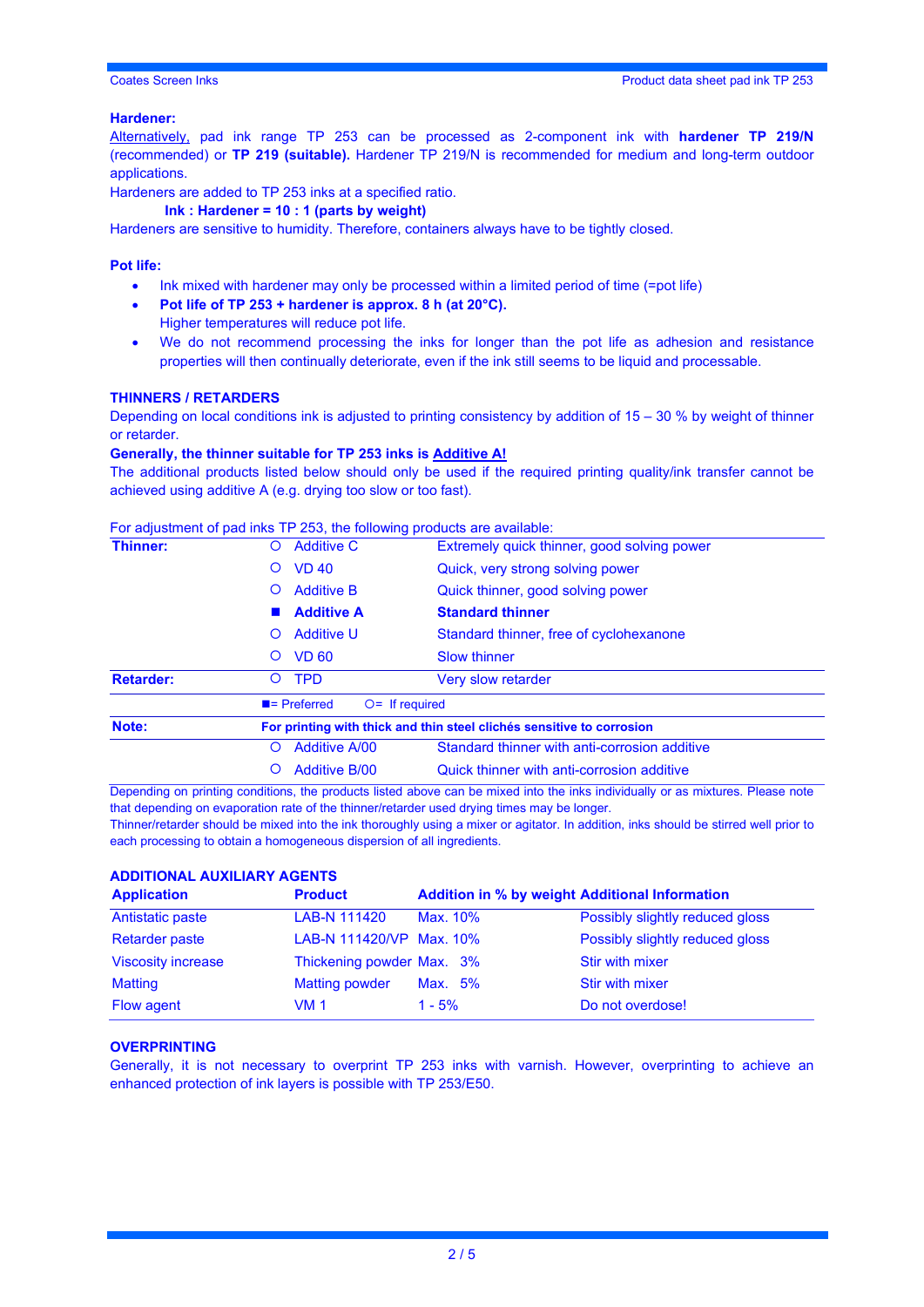#### **BRONZE COLOURS**

Bronze colours are available upon request.

Printers can mix bronzes themselves using bronze pastes B 75, B 76, B 77 and B 79 as well as bronze powder B 78-POWDER. For examples of colour shades please refer to our Bronze Colour Card.

These "B" bronze pastes and "B" bronze powder are mixed with bronze binder TP 253/B or varnish TP 253/E50 prior to processing.

| Mixing ratios in parts by weight: |    |                        |             |
|-----------------------------------|----|------------------------|-------------|
| Gold bronze paste/powder          | to | TP 253/B or TP 253/E50 | $= 1:3 - 4$ |
| Silver bronze paste               |    | TP 253/B or TP 253/E50 | $= 1: 4-5$  |

Contrary to AB and MG bronze colours, B bronzes are prone to oxidation (Exception B 78-POWDER). Therefore, they should be overprinted, e.g. with TP 253/E50.

B 78-POWDER does not tend to oxidation. The pale copper shade will not darken with time. Colour of inks mixed with B 78-POWDER is similar to colour 78/AB as shown on our "bronze colour card".

Note: When overprinting bronze colours (B/ AB/ MG) with varnish or other colour shades it is essential to carry out pre-tests to check intermediate adhesion of the ink layers (fingernail test, tape test).

#### **DRYING / HARDENER REACTION**

- 1. **Processing WITHOUT addition of hardener:** Ink dries physically, i.e. by evaporation of solvents.
- 2. **Processing WITH addition of hardener TP 219/N or TP 219:** First, ink dries physically, followed by chemical cross-linkage reaction. **Drying and reaction temperature of hardener must be at least 20°C using TP 219/N and 15°C using TP 219!**

#### **Drying**

Drying times below are only approximate as drying properties depend on various factors:

- Type and amount of thinners/retarders used.
- Thickness of printed ink layer (single print, multi-layer print).
- Drying temperature.

Depending on local conditions, average drying time is approx. 1 - 2 minutes. Drying time with heat application (e.g. hot air fan) and air circulation is about 10 – 20 seconds.

Complete drying may take several hours, also depending on the substrate.

#### **Hardener Reaction**

Basically, the increased resistance properties of the printed ink film are only achieved after complete drying followed by chemical cross linkage reaction between ink and hardener. This cross linkage reaction depends on time and temperature.

The following are guide values only:

| <b>Temperature</b>             |           | Time approx. Condition of ink              | <b>Additional information</b>            |
|--------------------------------|-----------|--------------------------------------------|------------------------------------------|
| $<$ 15 $^{\circ}$ C air drying |           | Hardener TP 219 does not react!            | Ink film will not achieve any resistance |
| $<$ 20 $^{\circ}$ C air drying |           | Hardener TP 219/N does not react!          | Ink film will not achieve any resistance |
| 20°C air drying                | 20 min.   | "touch-dry"                                | No resistance yet                        |
|                                | >72 h     | High degree of cross-linkage               | High resistances achieved                |
|                                | $>5$ days | Maximum degree of cross-linkage            | Maximum resistances achieved             |
| 80°C oven curing               |           | approx. 5 min. Dry enough for overprinting | No resistance yet                        |
|                                | 60 min.   | High degree of cross-linkage               | High resistance values achieved          |

### **Resistance Tests**

Resistances should not be checked before the ink has fully cured/cross-linked: Drying with 20°C/>72h; with 80°C/>60 minutes.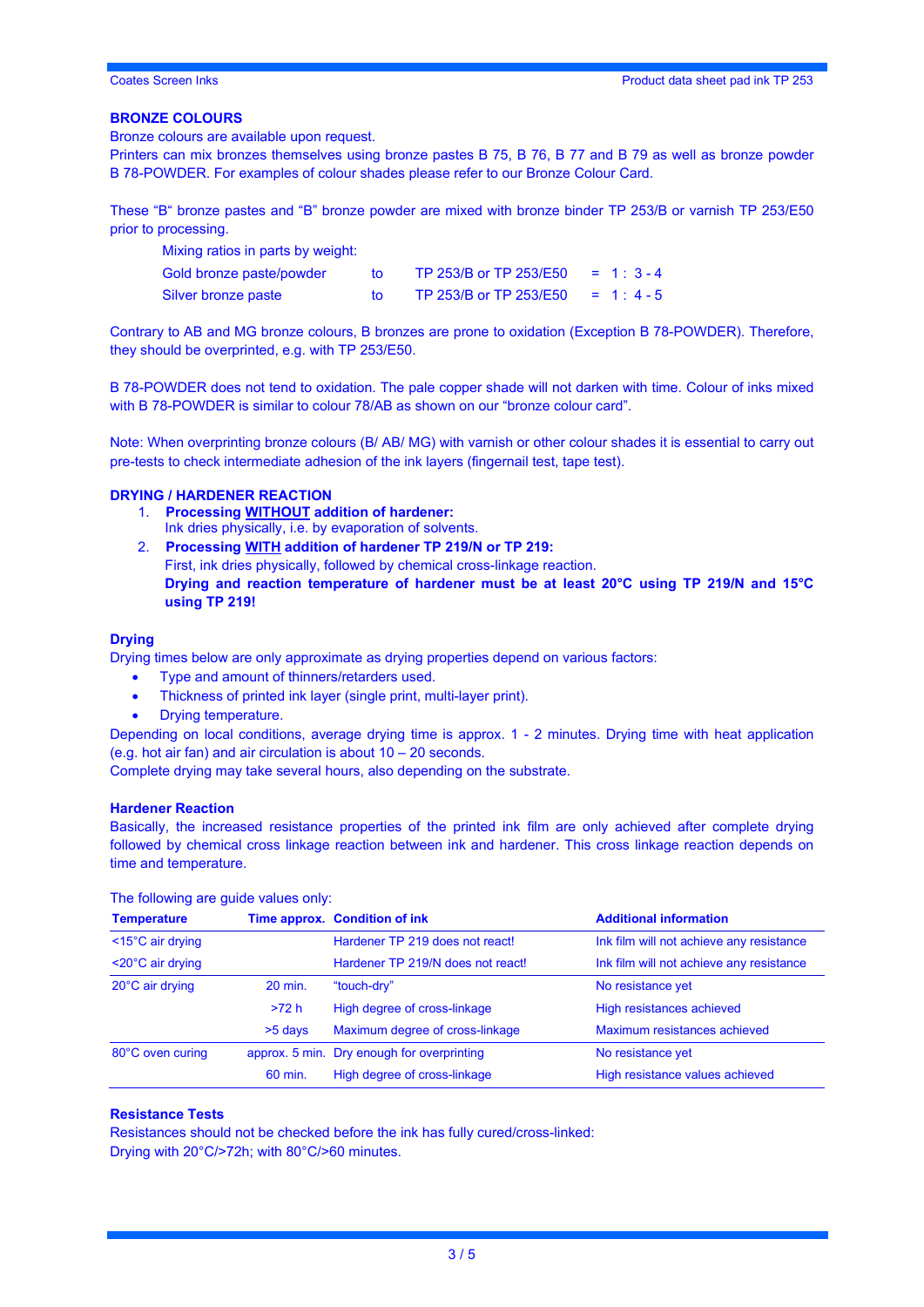#### **CLICHÉ**

All commercial types of clichés (polymer, thin and thick steel, ceramic) are suitable for processing TP 253 inks. Note: Standard shades 17, 50 and 51 cannot be used for closed ink systems with a magnet holder as they contain pigments with iron oxide content.

#### **CLEANING**

The longer inks dry on clichés, pots and tools the harder will be their removal due to the chemical cross-linkage reaction. Therefore, always remove ink residues as soon as possible using our universal cleaning agents URS, URS 3 or thinner VD 40.

#### **PACK SIZE**

Pad printing inks TP 253 are delivered in 1 litre containers. Other pack sizes are available upon request.

#### **SHELF LIFE**

In closed original containers, TP 253 inks generally have a shelf life of 3 years from date of production. Hardeners TP 219 and TP 219/N have a shelf life of 14 months from date of production, also in closed original containers. For exact date of expiry, please refer to the label.

#### **SAFETY DATA SHEETS**

Read safety data sheet prior to processing Safety data sheets comply with Regulation (EC) No. 1907/2006 (REACH), Appendix II.

#### **CLASSIFICATION AND LABELLING**

Hazard classification and labelling comply with Regulation (EC) No. 1272/2008 (CLP/GHS).

#### **CONFORMITY**

Coates Screen Inks GmbH does not use any of the substances or mixtures for the production of printing inks, which are banned according to the EUPIA (European Association of the Printing Inks Industry) exclusion policy. Pad printing inks range TP 253 standard shades, C-MIX 2000 colour shades, standard, highly opaque standard colours (HD), process colours, silver, fluorescent colours and transparent colours comply with the requirements of toy standard "EN 71-3:2019 Safety of toys – Migration of certain elements (category III: scraped off material). Further compliance confirmations are available upon request

#### **ADDITIONAL INFORMATION ABOUT OUR PRODUCTS**

| Product data sheets: | <b>Auxiliary Agents for Pad Printing HM</b>                                                                                           |
|----------------------|---------------------------------------------------------------------------------------------------------------------------------------|
| <b>Brochures:</b>    | <b>Pad Printing Inks</b>                                                                                                              |
| Internet:            | Various technical articles are available for download on www.coates.de.<br>section "SN-Online"; e.g. "Processing of 2-component lnks" |

**FOR COLOUR RANGES, PLEASE REFER TO NEXT PAGE.**